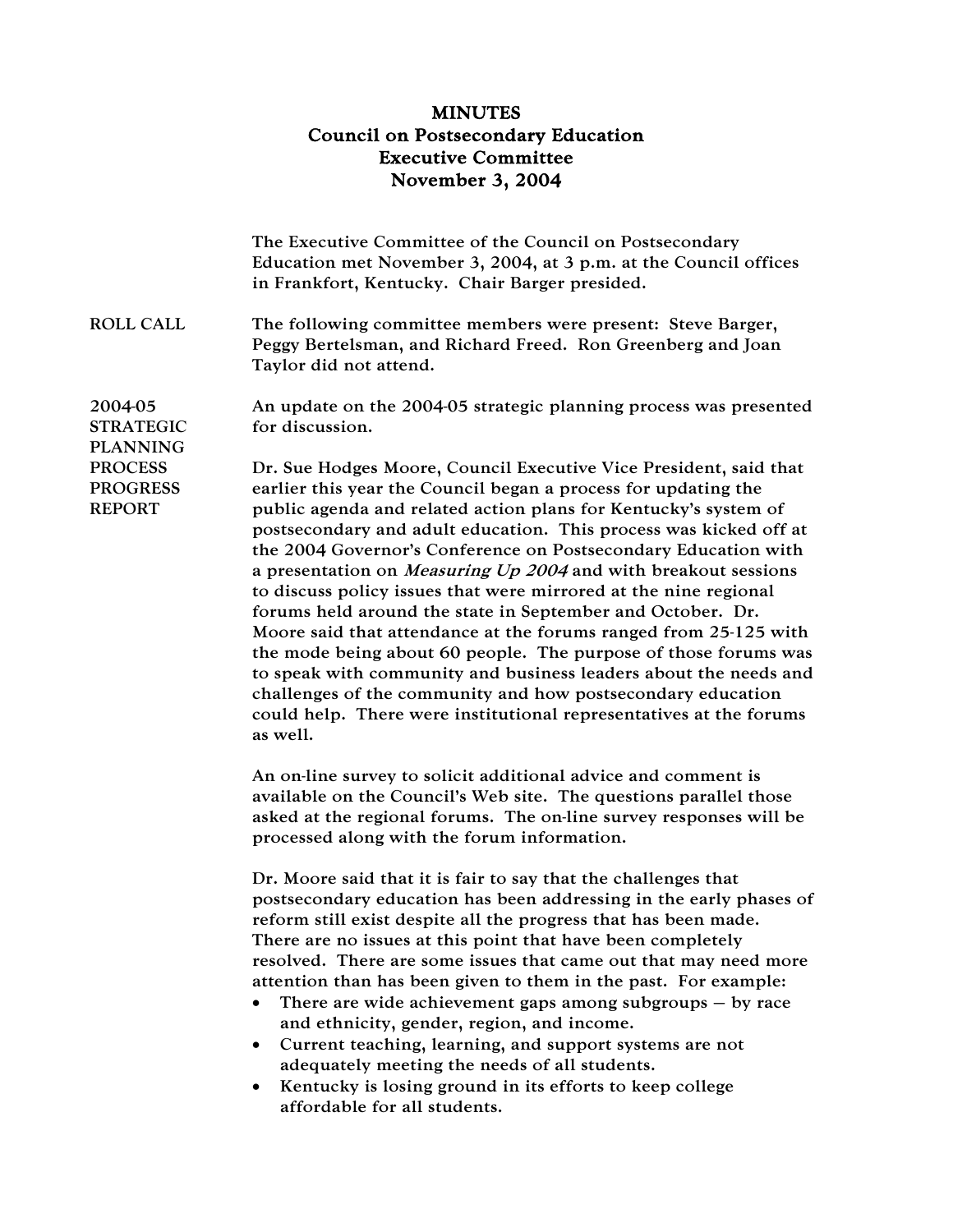- Regional occupational outlooks suggest that, without intervention, most of the new jobs created will not require college degrees.
- Promotion of life-long learning and certificate and degree completion is an overarching concern.
- The state lacks a sufficient research base to address growing health concerns, help create good jobs that build a robust economy, and support community growth, vitality, and other issues facing regions across the Commonwealth.

A discussion outline that describes the recent progress, current challenges, and policy issues for postsecondary education was distributed. The staff is recommending that this outline be used to develop the public agenda and the statewide action plan over the next several weeks.

In addition to the community needs, the public was asked for advice about the five questions that have been guiding the work of postsecondary education since reform began. Dr. Moore said that at this point in time the analyses and discussions confirm that the policy directives embedded in the five questions are as relevant moving forward as they were seven years ago. However, the Council staff believes the addition of a sixth question and some minor refinements to the existing questions would best capture the essence of the work that lies ahead. The questions that might best represent the policy issues described in the discussion outline are:

- 1. Are Kentuckians of all ages prepared for postsecondary education?
- 2. Is Kentucky postsecondary education affordable for students?
- 3. Are more students enrolling and advancing through the system?
- 4. Are more students earning certificates and degrees?
- 5. Are we preparing graduates for life and work in Kentucky?
- 6. Are Kentucky's communities and economy benefiting?

Comments about these proposed questions will be sought during the coming months.

Dr. Moore said that the discussion outline, along with the advice and comments of Council members, presidents, and others in early November, will guide the development of a draft public agenda and statewide action plan. The Council's Executive Committee and the presidents will review a first draft at their December 1 meetings. Changes will be made and the draft will be widely distributed to all major constituents including the Strategic Committee on Postsecondary Education, other key executive and legislative branch members and their staffs, institutional board members and campus leaders, and regional forum participants and invitees. The discussion draft will be posted to the Council Web site for easy access to the postsecondary community, policymakers, and the general public.

The Council staff is in the process of developing a summary of